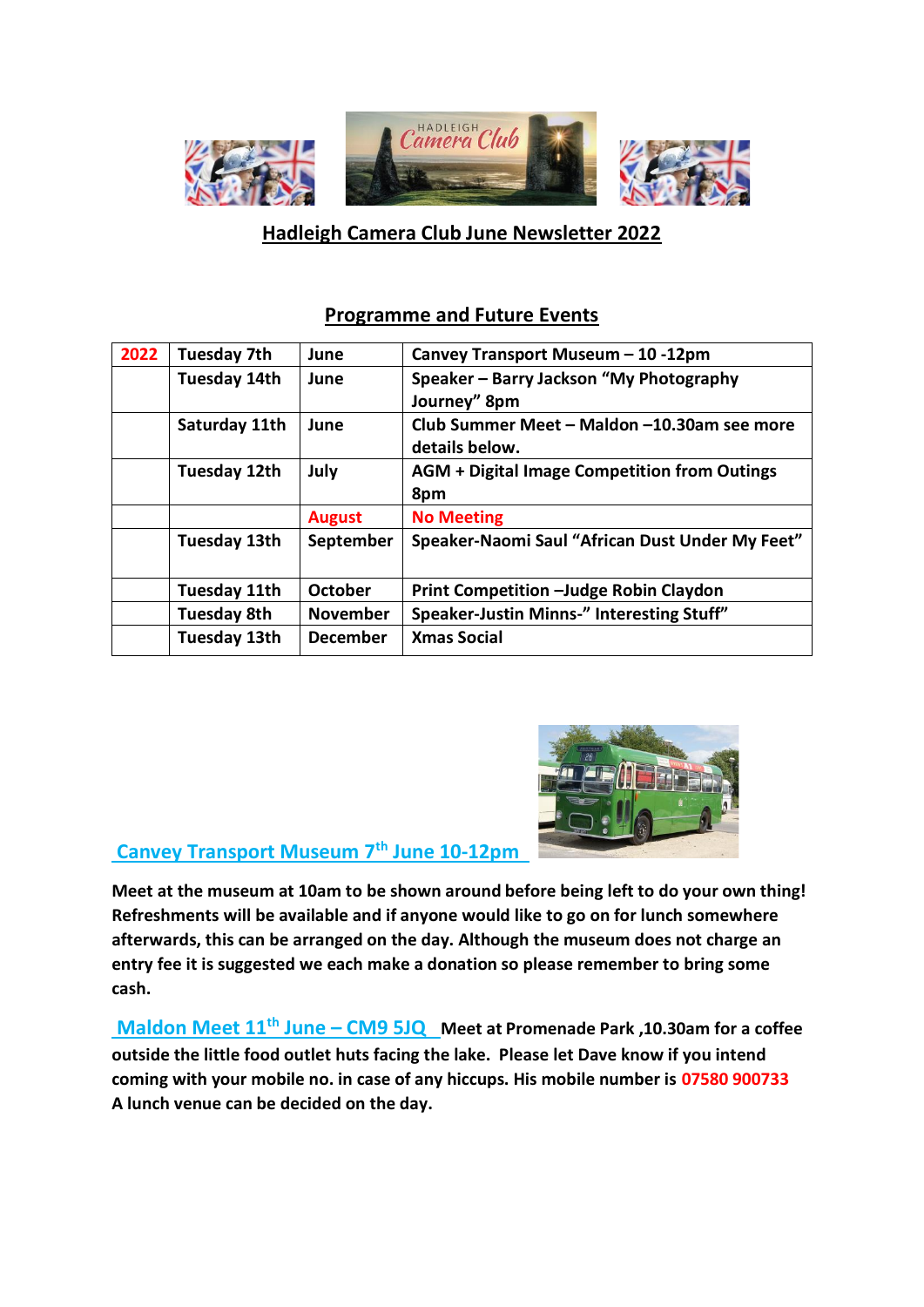**12th June Museum of Power - "Splendid Essex Steampunk"- No formal club arrangements but a chance to capture colourful characters who love to dress up and enjoy being photographed.**

**Club Meeting – 14th June at 8pm Speaker "My Wildlife Photography Journey" by Barry Jackson** 



**A change to the planned programme due to a cancelling speaker but Nicola has been able to book Barry whose stunning images have been displayed at RSPB sites and can be seen on his Facebook page.**

**Digitally Projected Images Competition and AGM 12th July 8pm This will replace the traditional Print Competition based on the Summer Outings and can be two images taken either at The Transport Museum or Maldon. Details of where to send your images etc will be given nearer the time. Members will then be invited to judge the entries and vote for the favourite images on the night.**

**Monthly Digital Competition Entries as usual to [mocoles@btinternet.com](mailto:mocoles@btinternet.com) by the 26th of each month. Thanks as always to Mo for keeping our website up to date, managing the digital submissions every month and posting the relevant judge's comments.**

**There is just one more subject until the end of the season and it would be good to see a high number of entries. Without wishing to insult your intelligence, the attached extract might provide a few helpful pointers to the June subject of "Translucent"**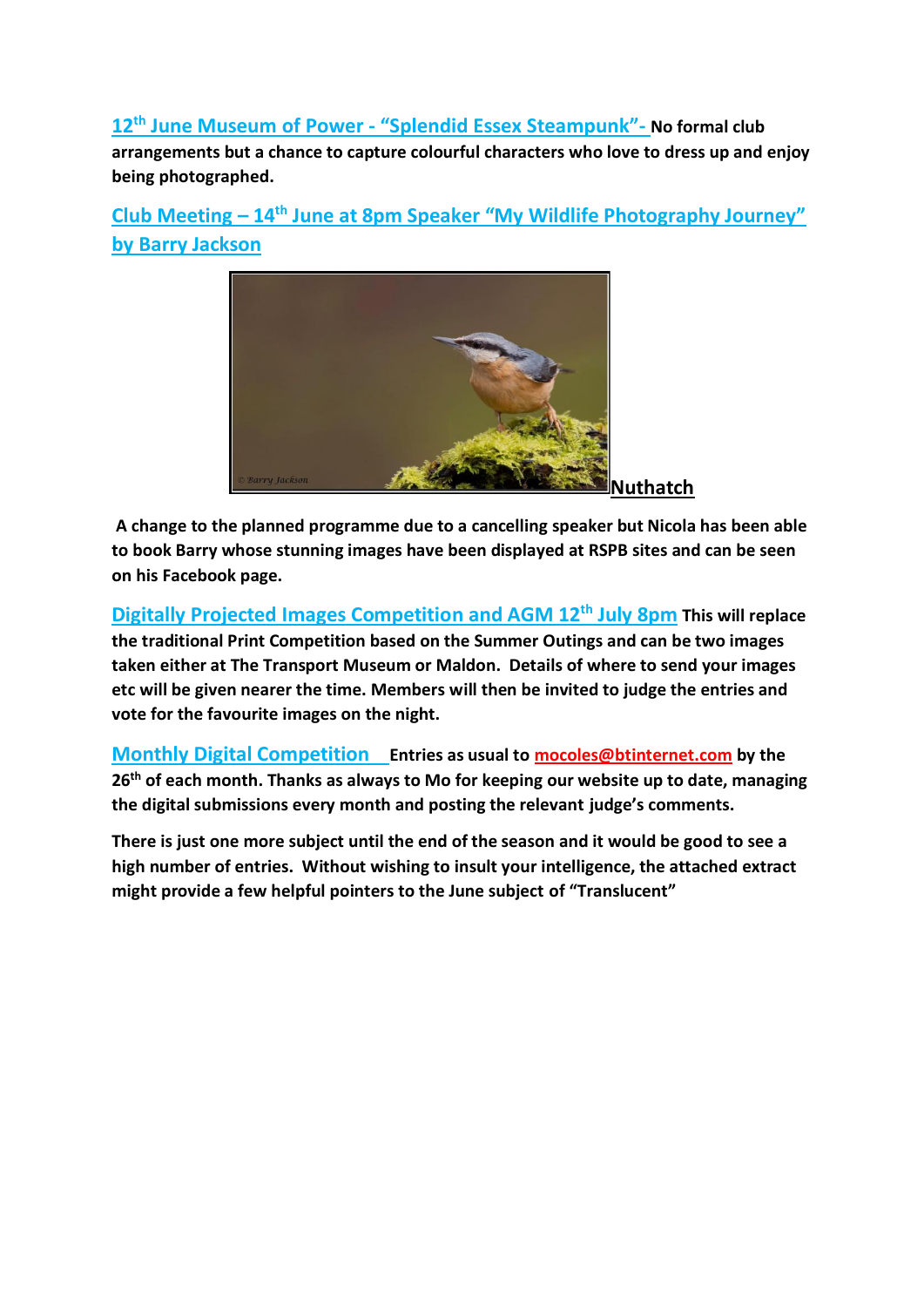#### **Translucent Examples and Translucent Materials**

There are many objects in everyday life that are translucent. These objects will allow light to pass through but the objects on the other side of the material will not be clearly visible. Some examples of translucent objects include frosted glass, quartz, sheer curtains, stained glass, some gemstones, and certain crystals. Translucent materials will allow a person to focus on the light passing through and not the objects.

## **Thickness Matters**

When observing translucent materials the thickness of the material matters. For instance, in some translucent objects when they are thin they are translucent. However, if the object is thicker, the object will not be translucent. For example, if you hold up a thin piece of paper to a light source, the light will pass through but objects on the other side cannot be clearly seen. When that same paper is thickly stacked, the light will not be able to pass through the paper. This paper is now classified as opaque.

On the other hand, some objects will remain translucent no matter how thick they become. For instance, quartz is a crystalline mineral. No matter how thick the quartz becomes it will always allow some light to pass through it. Another example would be colored syrup. No matter how thick the syrup becomes it will allow some light to pass through it and objects on the other side of it will not be clearly seen.

### **Future Digital Themes**

| June            | <b>Translucent</b>             |
|-----------------|--------------------------------|
| July            | <b>DPI Images from Outings</b> |
| September       | <b>Decay</b>                   |
| <b>October</b>  | <b>Wheels</b>                  |
| <b>November</b> | Monochrome                     |
| <b>December</b> | Weather                        |

### **Membership**

**We are sorry to hear that Southend Camera Club has had to close and if you know of any Southend members looking to join a new club, they would be made welcome at Hadleigh. As mentioned previously, we also welcome friends or family as guests to our meetings whether a photographer or not, particularly if some speaker's topics are of interest e.g. Wildlife.** 

**Please update Chris with any changes to your contact details whether e mail address or mobile number. [kenil8870@aol.com](mailto:Kenil8870@aol.com)**

**EAF Quarterly Bulletin- This is the link to view the Bulletin and it is well worth a look to see some winning images and interesting articles. [www.eaf.org.uk/the-bulletin.html](http://www.eaf.org.uk/the-bulletin.html) click on the image of the Fritillaria flower to open .**

**Finally, we look forward to seeing many of you on our forthcoming outings which are as much a chance to meet socially combined with our shared enjoyment of photography.** 

**Diana and the HCC Committee**